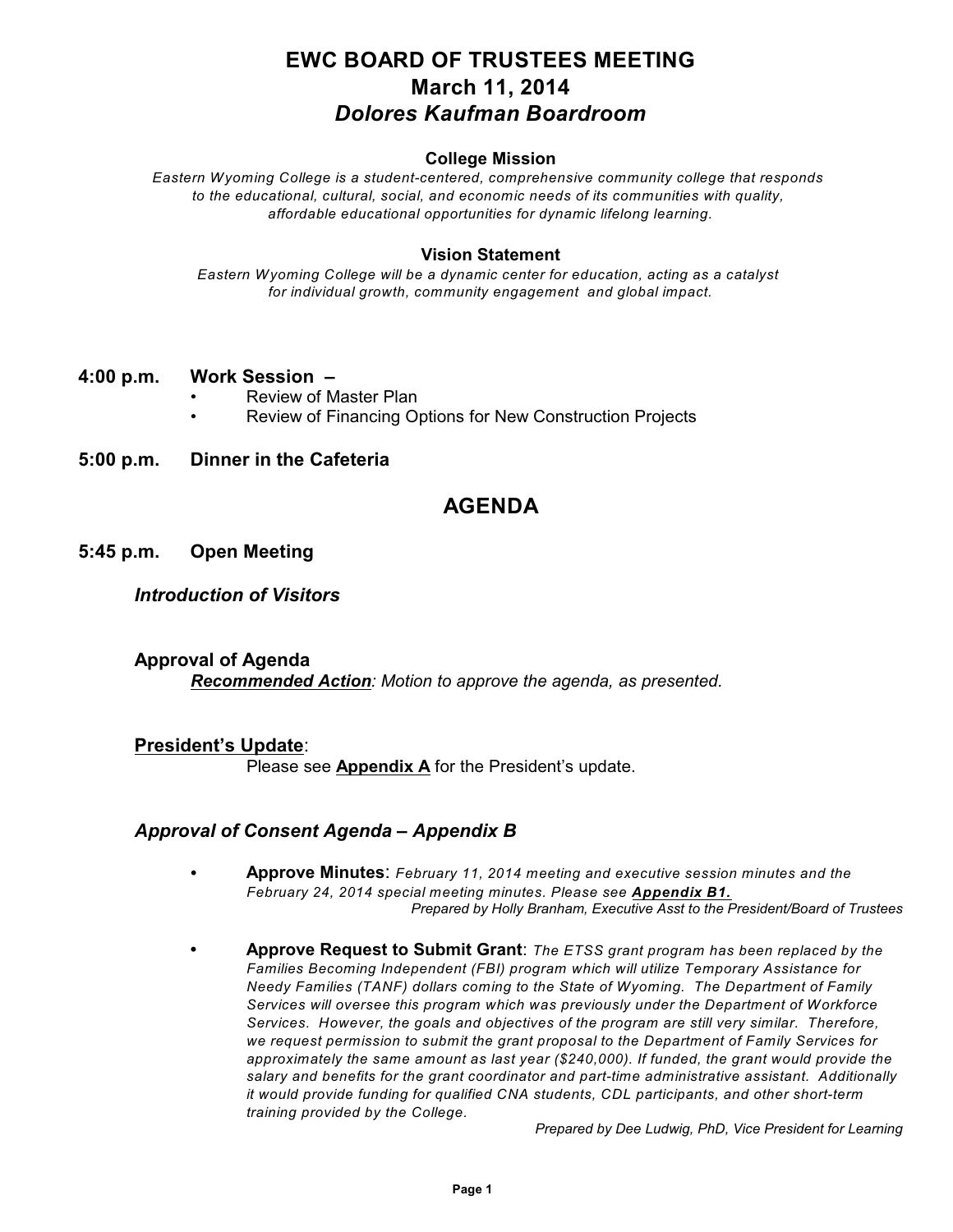**• Approve Request to Seek Proposals for the Lancer Hall Additions Project:** *We are requesting permission to seek proposals for remodel of the Lancer Hall Additions project. This project will consist of the addition of two wings to the Lancer Hall Residence Hall.*

| <b>Total New Beds</b>     | 48 |
|---------------------------|----|
| New Resident Advisor Beds |    |
| New ADA Student Beds      |    |
| New Student Beds          | 40 |
|                           |    |

*The project will include expanding the existing laundry facilities, converting one of the existing commons area into ADA or temporary housing room when need arises, the addition of two storage areas and new student mailboxes. Parking lot modifications will add 30 new spaces for a new total parking of 106 spaces. The total new gross square footage is 9,138. The bid documents will be available to contractors on April 1, 2014. Construction is expected to begin by May 12, 2014 with completion prior to the Fall Semester of 2015. Please see Appendix B6 for floor plan.*

*Submitted by Mr. Clyde Woods, Director for Procurement and Contracts*

*Trustees, please feel free to contact Dr. Armstrong prior to the board meeting regarding any questions you may have concerning the consent agenda.*

*Recommended Action: Motion to approve the consent agenda, as presented***.**

# **Action Items**

### **Approve Financial Report**

Please see **Appendix C** for the written financial report and the construction projects update.

*Prepared by Mr. Ron Laher, Vice President for Administrative Services*

### *Recommended Action: Motion to approve the financial report, as presented.*

### **Adoption of Formal Resolution Authorizing the Issuance of Facility Refunding and Improvement Bonds, Series 2014, Principal Amount of \$4,230,000**

The Board of Trustees are being requested to approve a resolution authorizing the issuance by Eastern Wyoming Community College District, State of Wyoming, of its facility refunding and improvement revenue bond, Series 2014, in the principal amount of \$4,230,000, for the purpose of refunding outstanding obligations of the District and constructing and equipping student residence hall additions; ratifying certain action heretofore taken; authorizing the execution and delivery by the District of such bond and closing documents in connection therewith; prescribing the form of said bond; providing for the payment of the bond and the interest thereon; and providing other details in connection therewith. Please see **Appendix D** for complete details of the bond resolution.

*Prepared by Ms. Barbara Bonds, EWC Bond Attorney*

### *Recommended Action: Motion to approve the resolution, as presented.*

#### **Approve Reappointment of Eligible Non-Tenured Faculty**

Dr. Armstrong is recommending the reappointment of all eligible non-tenured faculty. *Prepared by Mr. Stuart Nelson, Human Resources Director*

### *Recommended Action: Motion to approve the reappointment of all eligible nontenured faculty, as presented.*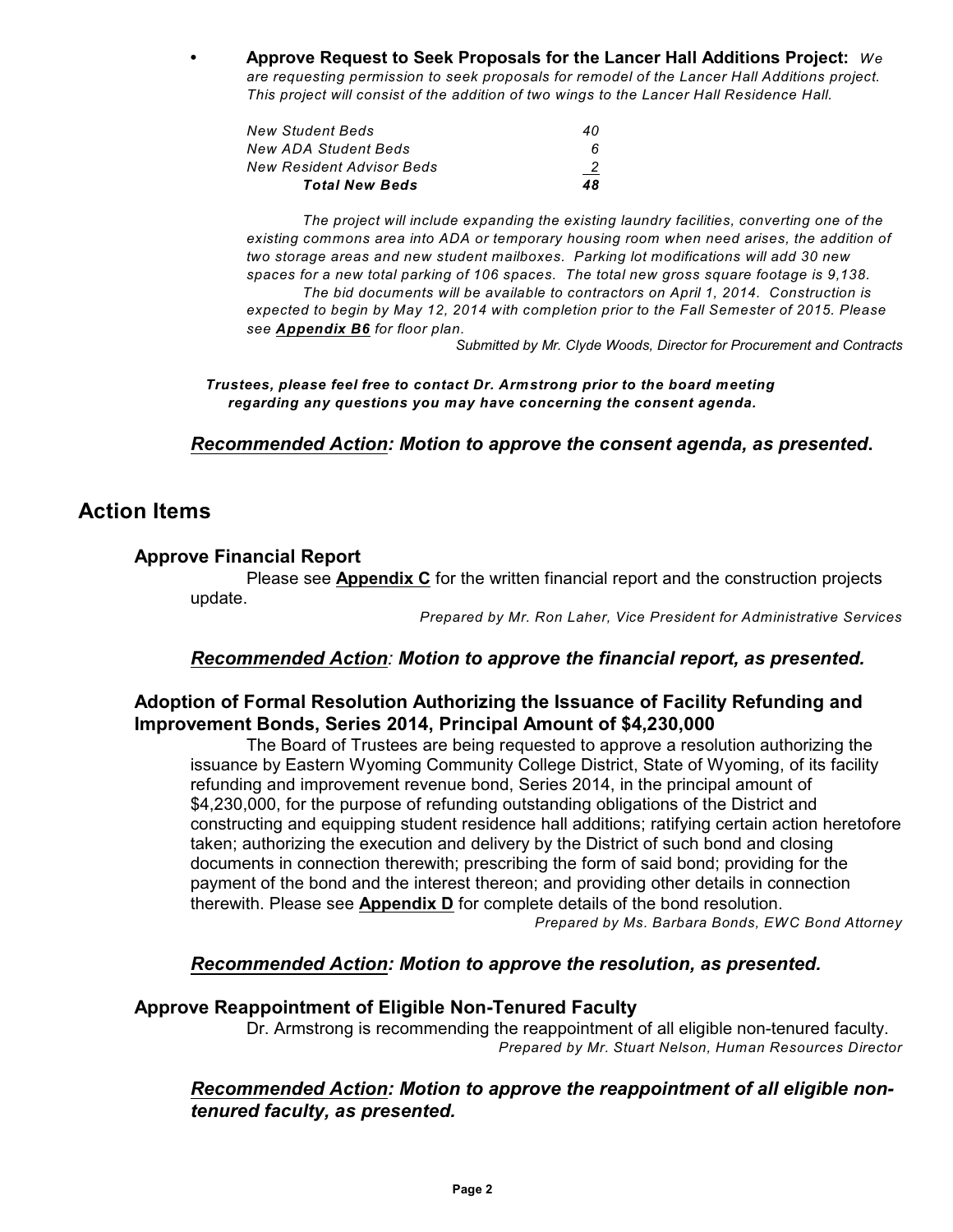### **Approve Awarding Contract for Fine Arts Entry Project**

Bids are being opened for the Fine Arts Entry Project on Monday, March 10, with a recommendation being hand-carried to the board meeting.

*Prepared by Mr. Clyde Woods, Director of Procurement and Contracts*

### *Recommended Action: Motion to approve awarding contract for the Fine Arts Entry Project, as presented.*

### **Approve Funding Proposal for New Construction Projects**

The Board of Trustees may wish to take action on a funding proposal for the new construction projects as a result of the discussion during the work session. *Prepared by Mr. Ron Laher, Vice President for Administrative Services*

### *Recommended Action: Motion to approve funding proposal, as presented.*

### **Approve EWBOCES Fiscal Agency Agreement**

Eastern Wyoming College, a member of the Eastern Wyoming Board of Cooperative Educational Services (EWBOCES), has been appointed as the EWBOCES acting fiscal agent for the period from July 1, 2014 to June 30, 2015. A draft of the proposed agreement is shown in **Appendix E**. This agreement has been prepared with legal advice from David Evans and O'Kelley Pearson.

*Prepared by Ron Laher, Vice President for Administrative Services*

### *Recommended Action: Motion to approve EWBOCES Fiscal Agency Agreement as presented.*

#### **Authorization to Open Bank Account**

In fulfilling the responsibilities of the EWBOCES fiscal agency appointment, it is necessary to have a separate joint bank account to receive millage revenues from the participating school districts. These revenues will be redistributed back to the districts upon receipt. The account will best serve the EWBOCES if opened at Platte Valley Bank as it will need to be supported by an active EWC bank account with right of offset, which means that funds may be wired out without waiting for the bank to collect on the checks that have been deposited. Two signatures will be required to withdraw funds and the official signatories on the account are Ron Laher, Lori Moore (Payroll Specialist), and Karen Parriott (Business Office Director). The account would be jointly owned by EWC and EWBOCES.

*Prepared by Ron Laher, Vice President for Administrative Services*

### *Recommended Action: Motion to authorize the opening of a joint bank account, as presented.*

## **Information Items**

#### **Human Resources Update**:

Jennifer Hart and Tim Anderson have been approved for continuing contract/tenure status.

Interviews for the Volleyball position will take place the week of March 17th.

Interviews for the Athletic Director/Fitness Center Director will take place the week of March 24<sup>th</sup>.

Supplemental job descriptions to compliment the Fox-Lawson descriptions are moving forward.

Job applications are being updated with new fill-in forms being available on the EWC website. This will standardize and assist the college and applicants with the application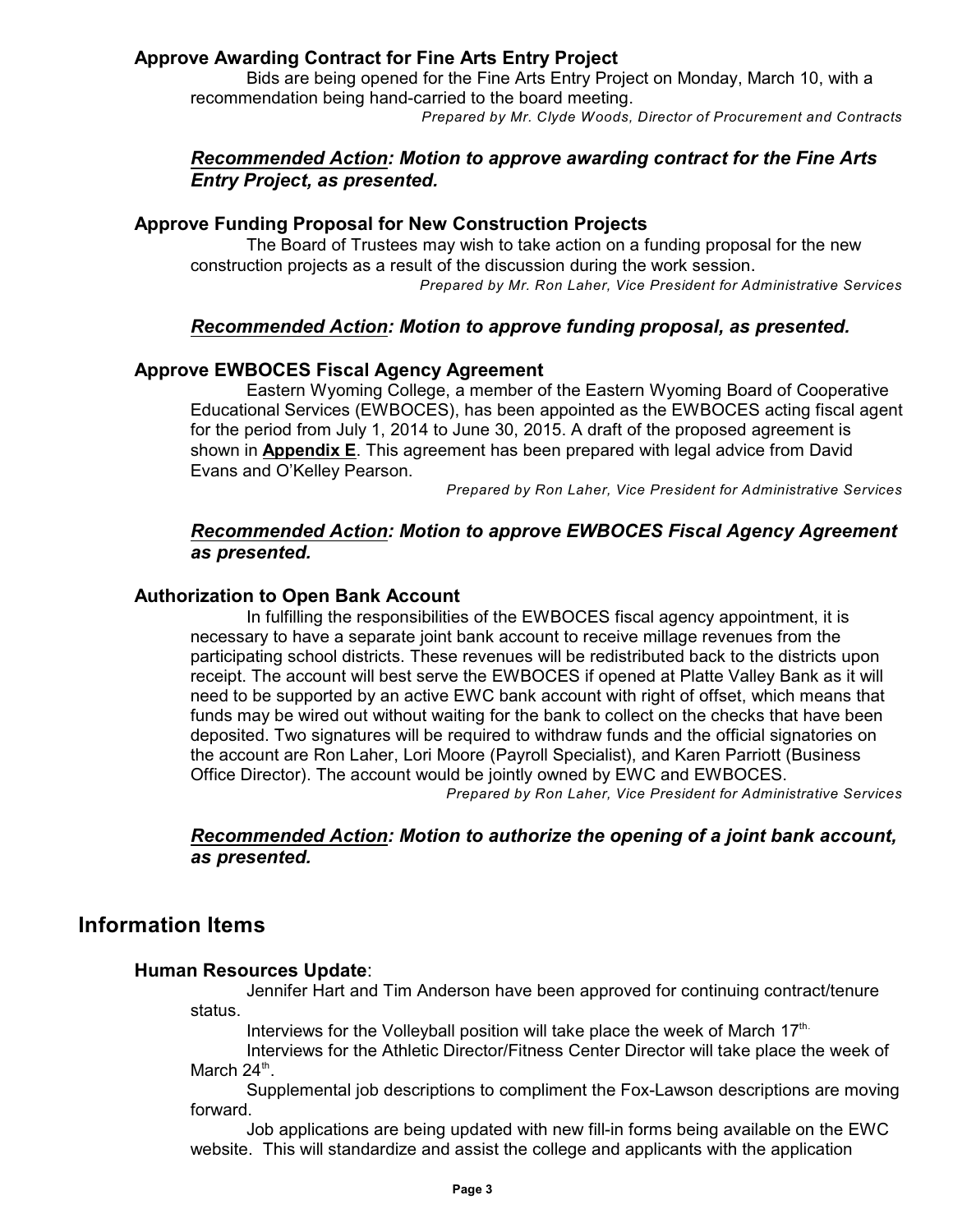processes.

Employee service awards are being ordered. The employee awards presentation will be held on Monday, May 12 in the student cafeteria. Time will be set at a later date. *Prepared by Mr. Stuart Nelson, Human Resources Director*

### **Learning Update**:

Please see **Appendix F** for the Learning update.

*Prepared by Dr. Dee Ludwig, Vice President for Learning*

- **IPEDS Winter Collections Information**: Please see **Appendix G** for details of the Integrated Postsecondary Education Data Systems (IPEDS) report. *Prepared by Ms. Kimberly Russell, Institutional Research Director*
- **Wyoming Community College System Summer 2013 Enrollment Report**: Please see **Appendix H** for details of the report.
- **Fall 2013 Enrollment Summary**: The Fall 2013 headcount increased 1.5% and the Full Time Equivalency (FTE) increased 3.4% compared to Fall 2012. Full-time headcount was up 9 students and part-time headcount was up 20 students resulting in a total increase of 29 students. The number of students who attended EWC for the first time in Fall 2013 was up 3 full-time students and up 9 part-time students. The number of students who had attended EWC anytime prior to Fall 2013 was up 6 fulltime students and up 11 part-time students. Goshen County was up 42 full-time and up 4 part-time students, and Outreach decreased by 33 full-time and increased by 16 part-time students. Goshen County FTE increased by 73.25 FTE, and Outreach decreased by 28.05 FTE. Outreach accounted for 41.9% of the FTE. Please see **Appendix I** for further details of the report.

*Prepared by Ms. Kimberly Russell, Institutional Research Director*

• **Annual Enrollment Comparison Through Fall 2013**: EWC experienced an increase of 48 (2.0%) total students compared to 12-13. Total Summer enrollment had an increase of 19 students and Fall had an increase of 29 students. The total headcount is 149 students above the five-year average. EWC experienced a 4.2% increase in Full Time Equivalency (FTE) compared to 12-13. The FTE is 98.68 above the 5-year average. For complete details, please see **Appendix J**.

*Prepared by Ms. Kimberly Russell, Institutional Research Director*

• **March 1 Enrollment Report for Spring 2014**: As of March 1, all registrations have been entered. However, additional enrollment will occur throughout the semester. At this time, Outreach represents 35% and Goshen represents 62% of the Full Time Equivalency (FTE). Please see **Appendix K** for additional details.

*Prepared by Ms. Kimberly Russell, Institutional Research Director*

### **Student Services Update**:

Please see **Appendix L** for the Student Services update.

*Prepared by Dr. Rex Cogdill, Vice President for Student Services*

### **College Relations**:

Things continue to be quite busy in College Relations. This is the time of year that we are finalizing the catalog and schedules. We also work with Jake Clark on helping with items for Lancer Rodeo. We continue to work on improvements to the EWC website and are looking forward to developing social media guidelines. Paul and I were invited to present briefly at the Spring Coordinator's meeting which went very well. We enjoy the enthusiasm from that great group. We have also spent time visiting multiple classrooms to capture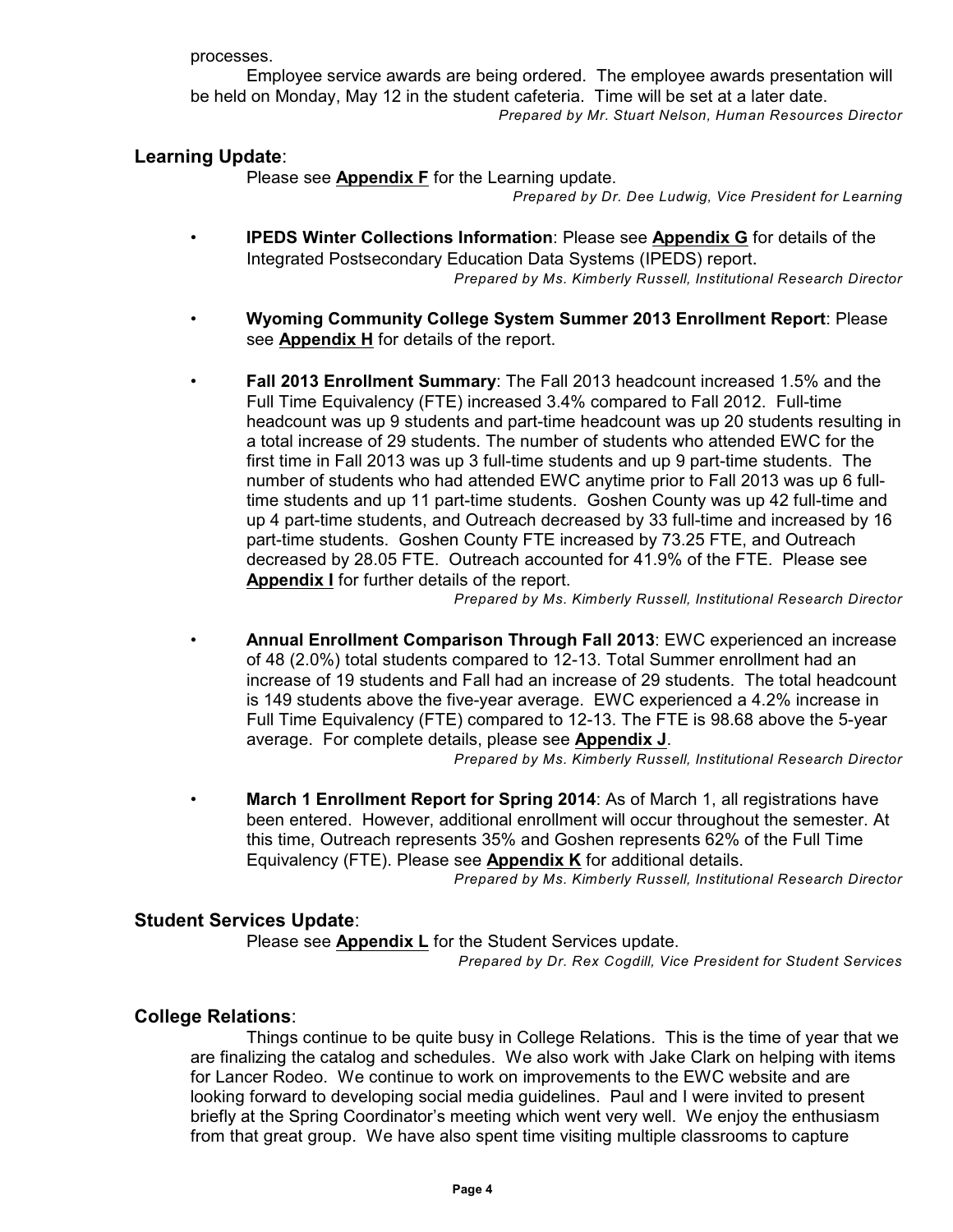photos for our upcoming publications. As a group we also worked with Lynn on Strategic Planning.

*Prepared by Ms. Tami Afdahl, College Relations Director*

**Trustee Topics**

### **Executive Session – Personnel**

*Recommended Action: Motion to approve adjourning to an executive session to discuss personnel.*

**Adjournment**